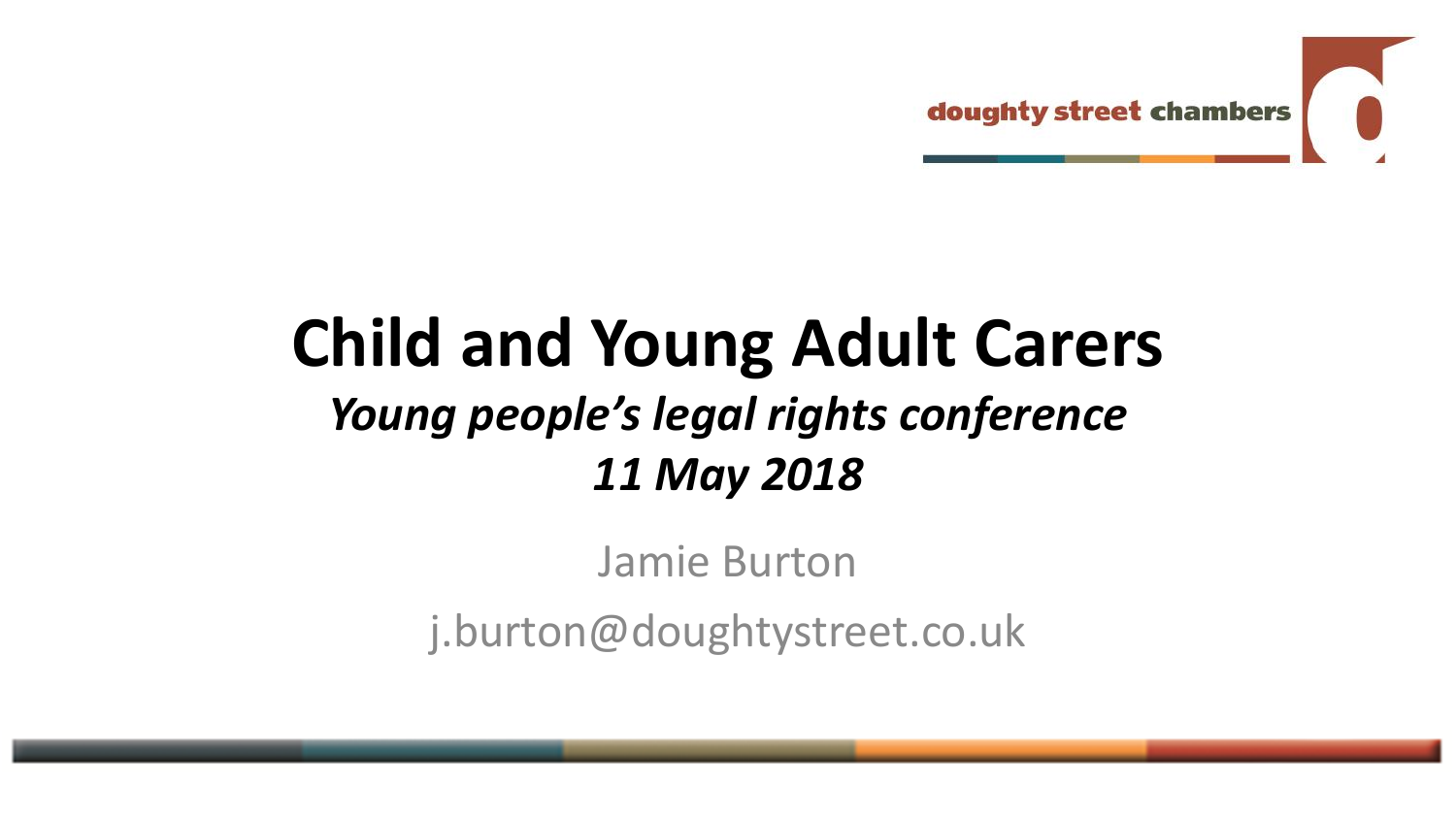# doughty street cha

# **How many YCCs are there?**

- About 700,000 young carers in the UK.
- That's about one in 12 secondary aged pupils.
- There are likely to be young carers in every school and college
- 39% say nobody in their school was aware, 26% have been bullied at school and 1 in 20 miss school because of their caring role.
- (Carers Trust)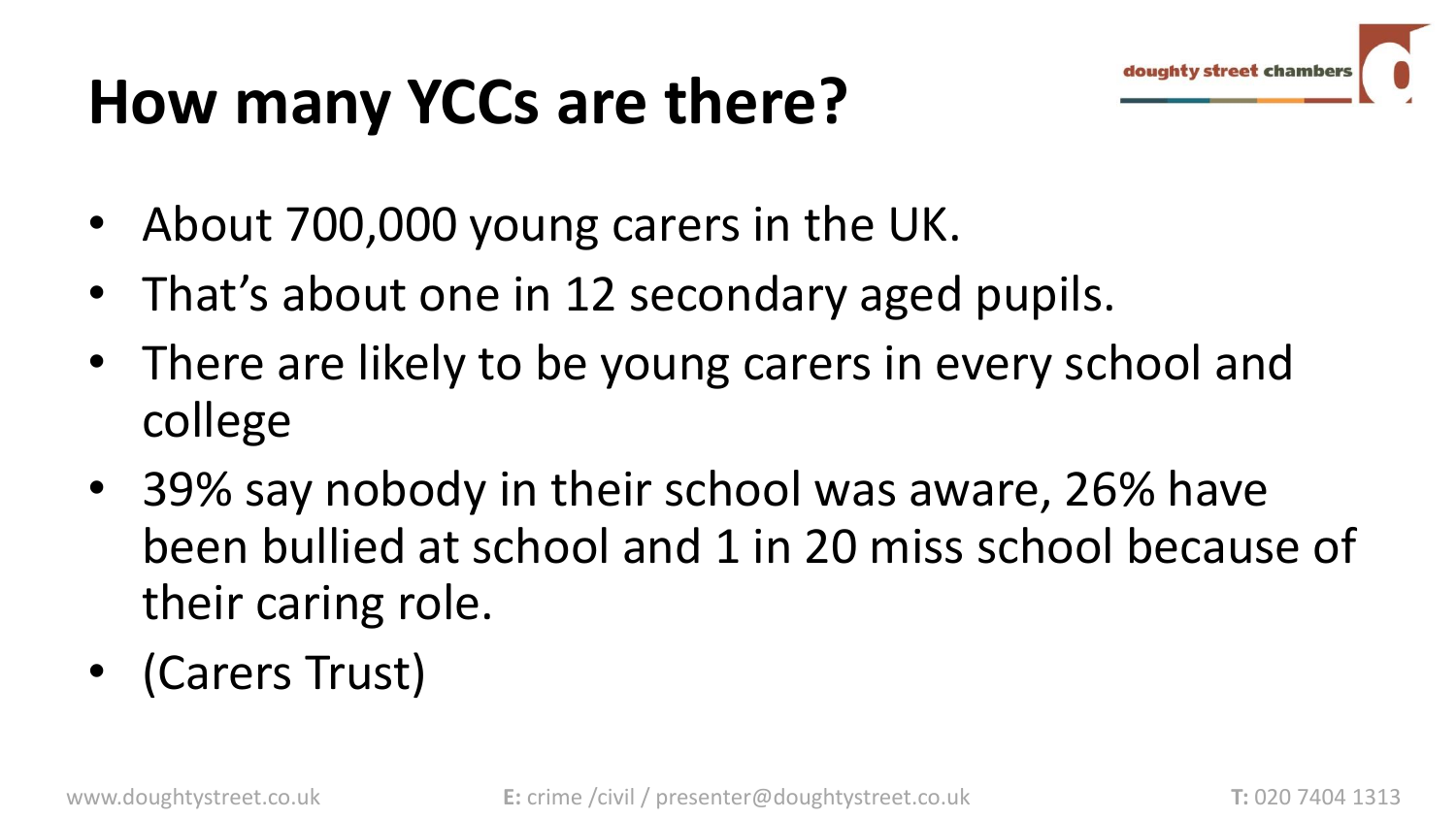

## **How many YACs are there?**

The 2011 census identified more than 375,000 young adult carers in the UK, but this is believed to be a huge underestimate of the true numbers as many young adults hide their caring role or do not identify themselves as carers.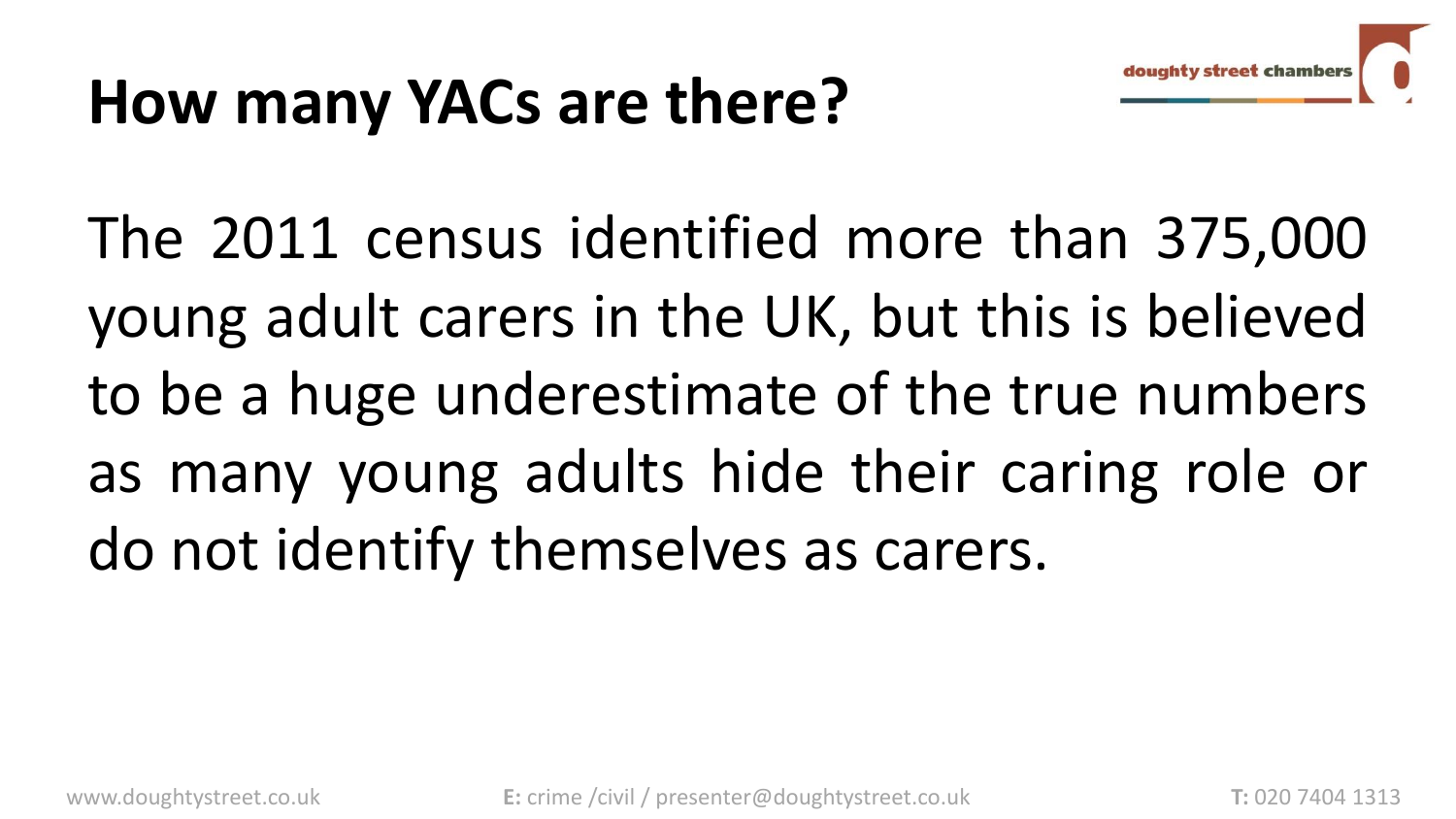### **Assessment**

- Young carer's assessment for carers under 18
- Transition assessment for young adult carers before they are 18
- Carer's assessment for all carers aged 18 or over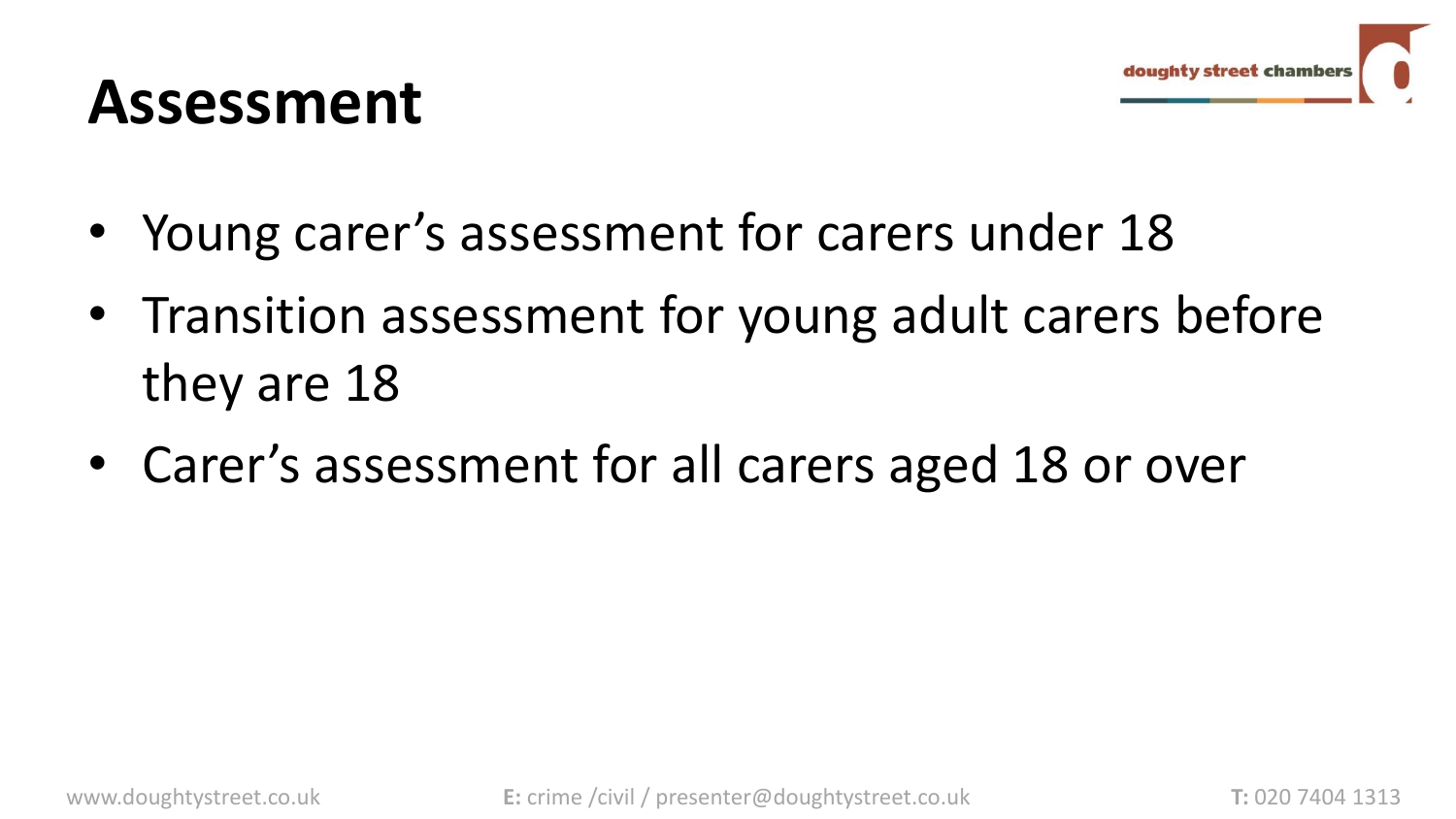# doughty street chan

### **Young carer's assessment?**

S.17ZABC Children Act 1989 (inserted by s.96 Children and Families Act 2014 as Lords Amendment!)

Low threshold ("appears [to the LA] young carer … may have needs for support") or by request from carer or parent (whether or not has parental responsibility)

Young carer – provides or intends to provide care unpaid and not as non-voluntary work to someone (although the latter can be disapplied where appropriate)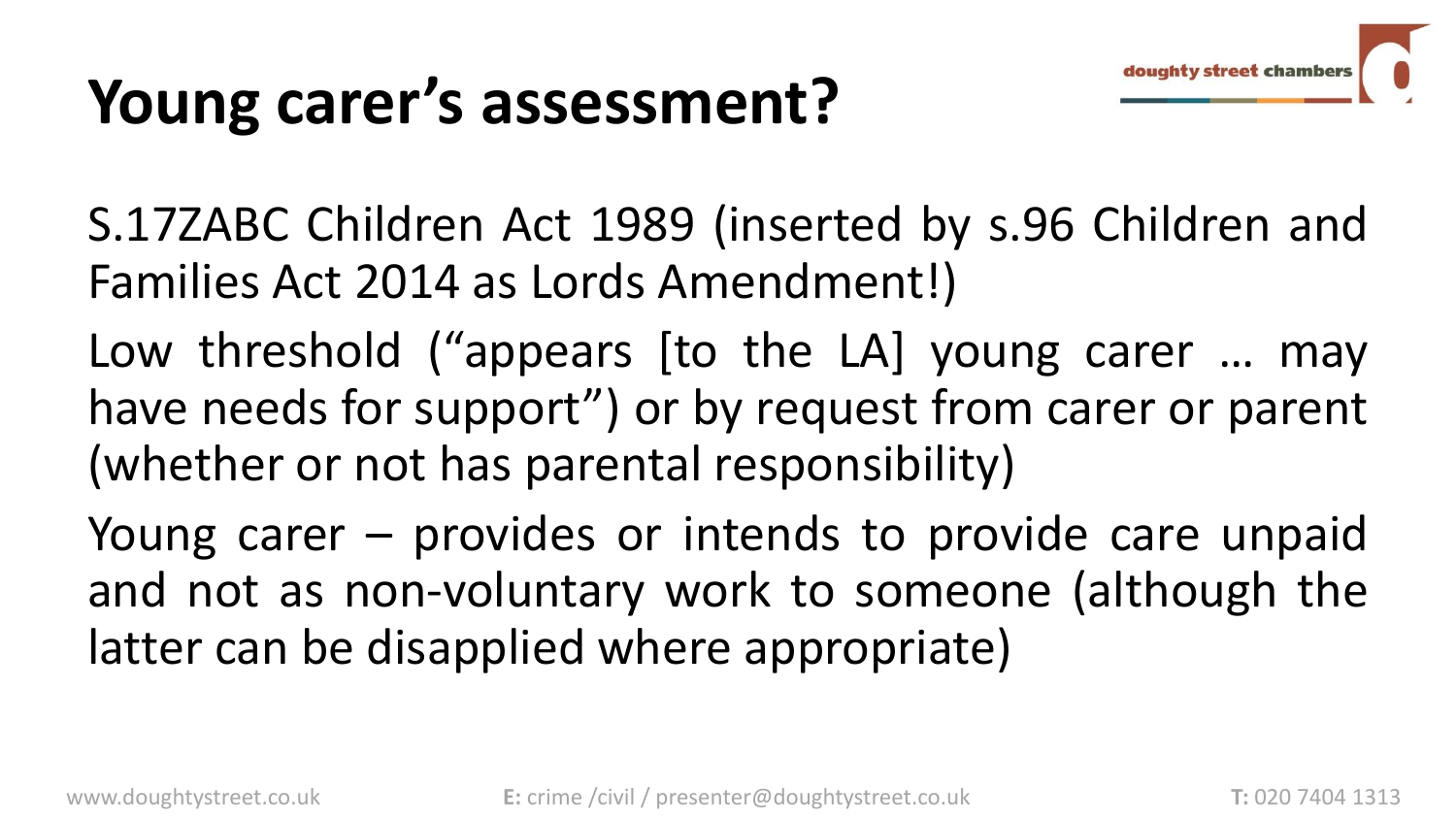

## **Young carer's assessment?**

Fundamental question: Is it appropriate that they should be a carer for the person in question in light of child's needs for support, other needs and wishes?

- Must have regard to extent to which participating in education, training or recreation or works or wishes to work
- Must involve child, parents and anyone else child wants
- Provide a written record
- State whether person cared for is a child in need
- Combine assessments for carer and person cared for if consent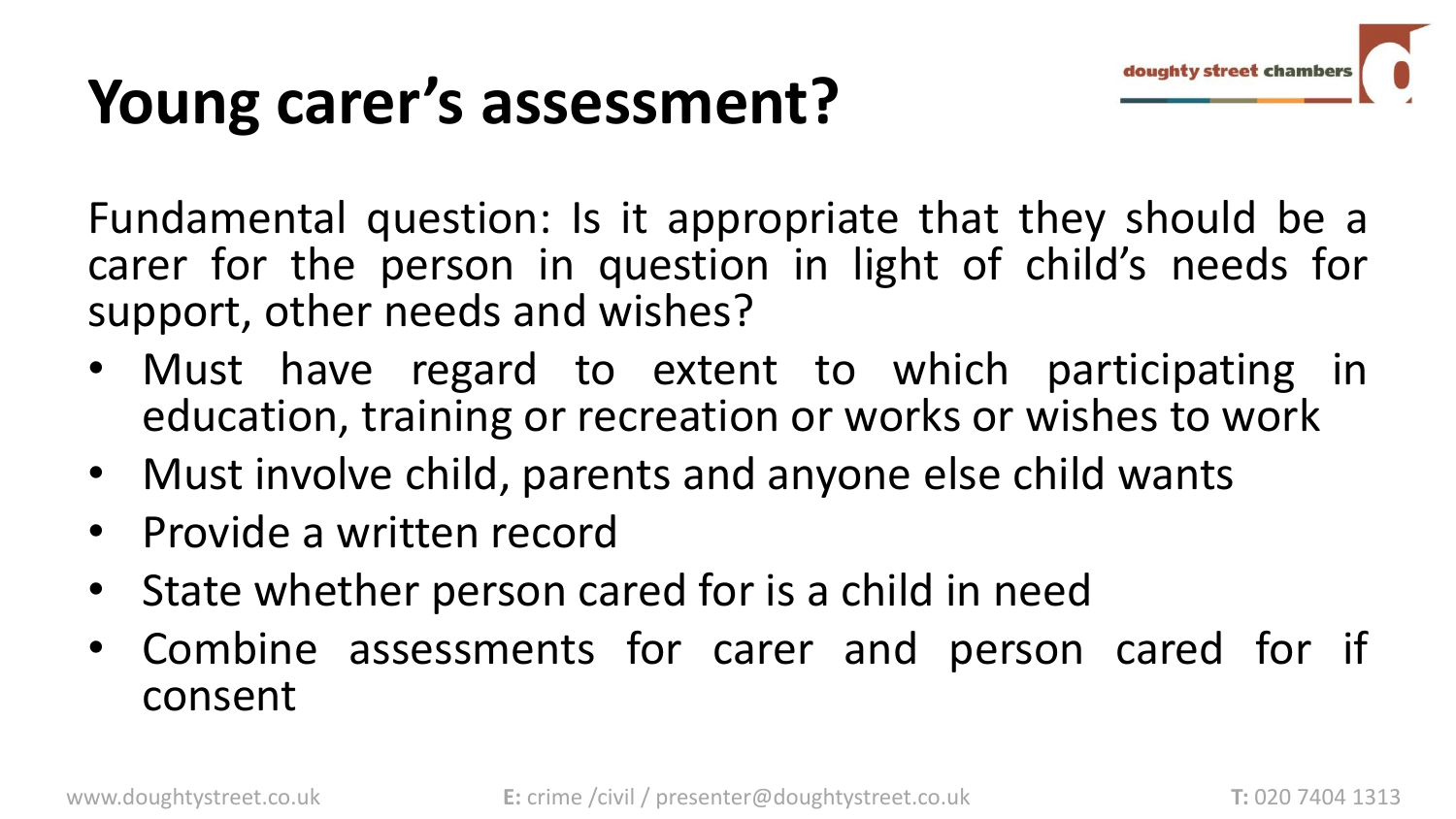## **Young carer's assessment?**

Young Carers (Needs Assessments) Regulations 2015

- Must determine: what care providing or intend to provide, extent of reliance by family of cared for person, impact on child carer, whether any care being provided is inappropriate having regard to age, whether carer's needs could be prevented by if care given to recipient
- Must be carried out by properly trained staff (so also in care needs for example)

doughty street chan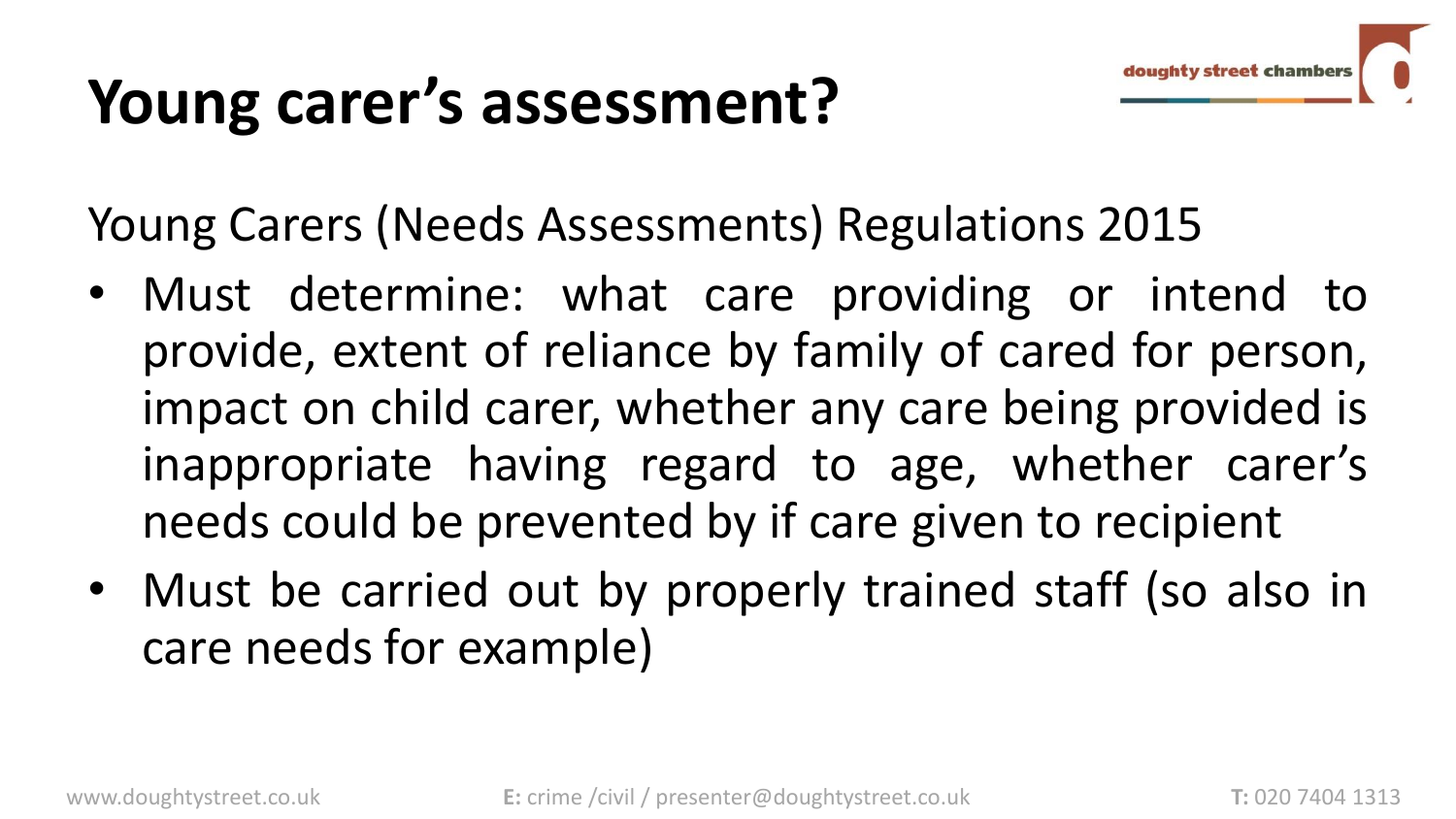

## **Young carer's assessment?**

#### Duty?

"must consider the assessment and decide…whether or not to provide any … services [that could satisfy assessed needs for support] in relation to the young carer" under s.17

Consistent with s.17 being a power and not a duty

But note, this has been applied quite narrowly - any decision not to provide services will be subject to "**strict and . . . sceptical scrutiny**" (Cobb J in *R (AM) v Havering LBC* [2015] EWHC 1004 (Admin); [2015] PTSR 1242 at para 33(v))

Also, a new power is contained in s.62 Care Act 2014 which is intended to plug any gaps left by s.17 (i.e. what only adult services can provide)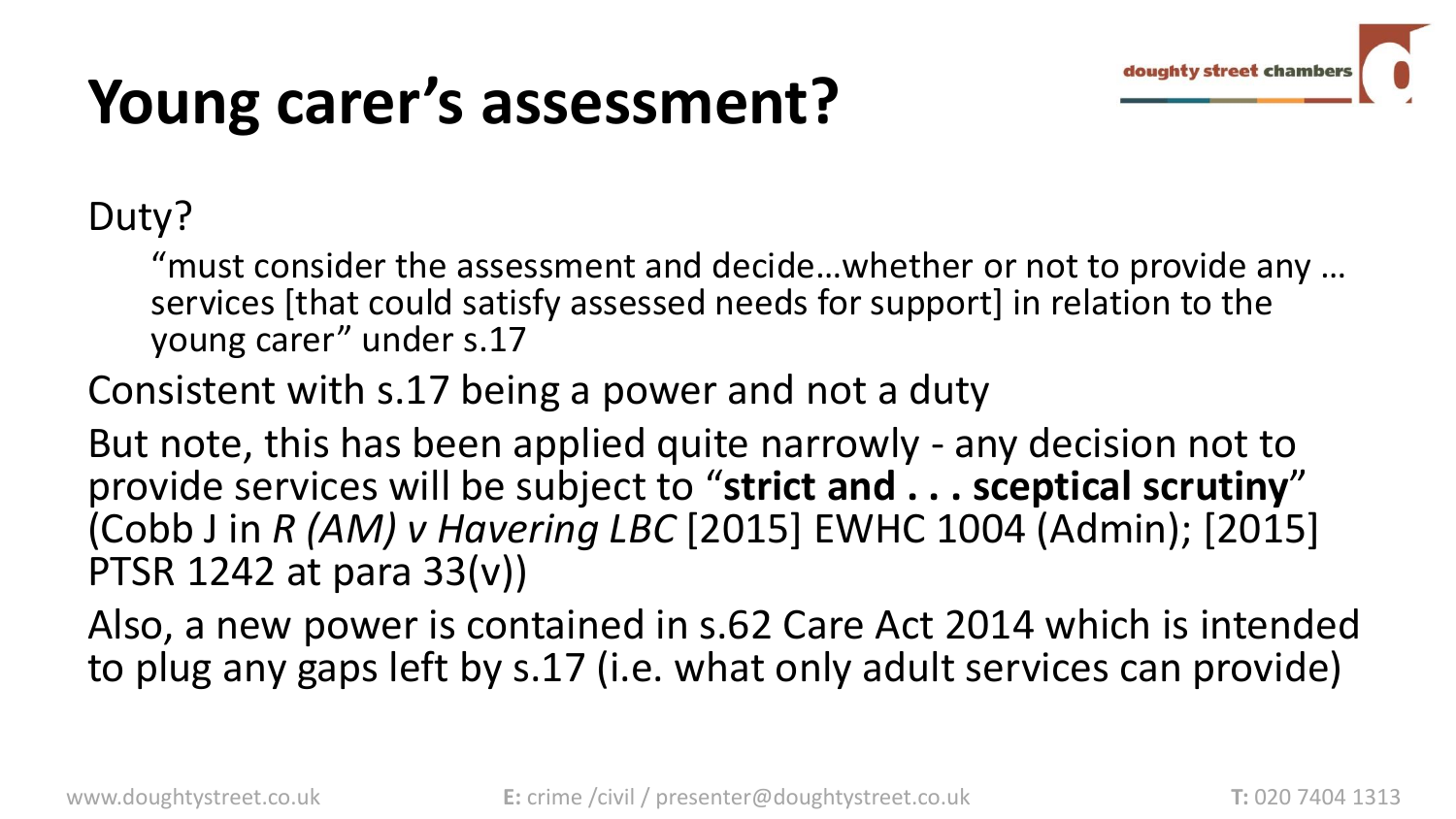

Care Act 2014 Section 63–65 & Care and Support Statutory Guidance

Triggered when likely to have need for support post-18 Must be carried out if consented to and, even if not, where young carer is experiencing, or is at risk of, abuse or neglect (s.63(4))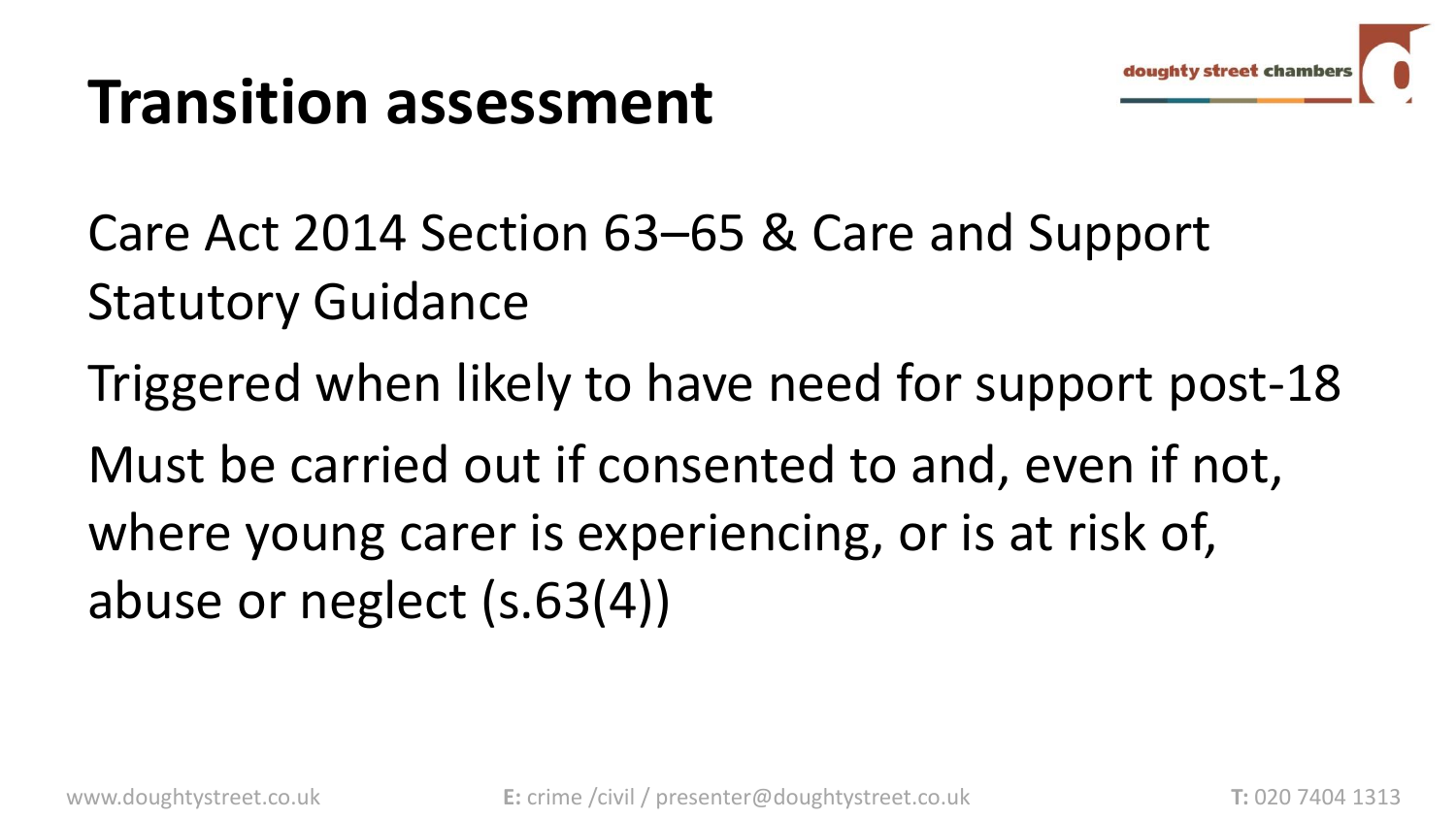Fundamental shift from **appropriate** to **capability/willingness**: S.64(1)(a) whether the young carer is able to provide care for the person in question and is likely to continue to be able to do so after becoming 18 and (b) whether the young carer is willing to do so and is likely to continue to be willing to do so after becoming 18

Must indicate whether carer's needs post-18 will likely meet the eligibility criteria for adult carers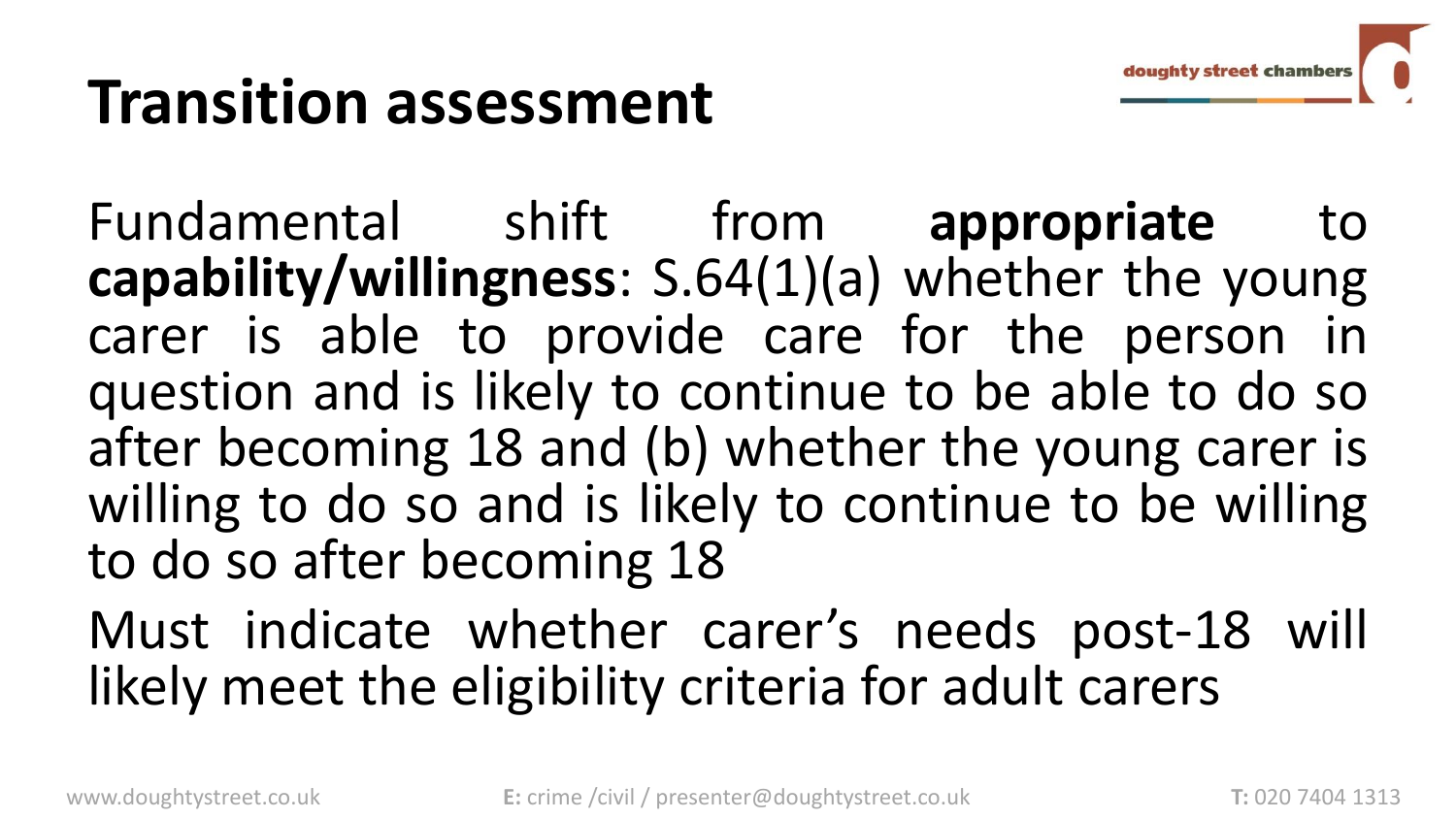When turns 18 must decide whether to use the assessment as the adult carer's assessment, depending on when completed, or conduct an assessment, and then decide if have eligible needs for support.

Meantime, must continue to comply with s.17 until they decide if eligible under Care Act s.20 (s.17ZH(2)) – **so no more gaps in transition**!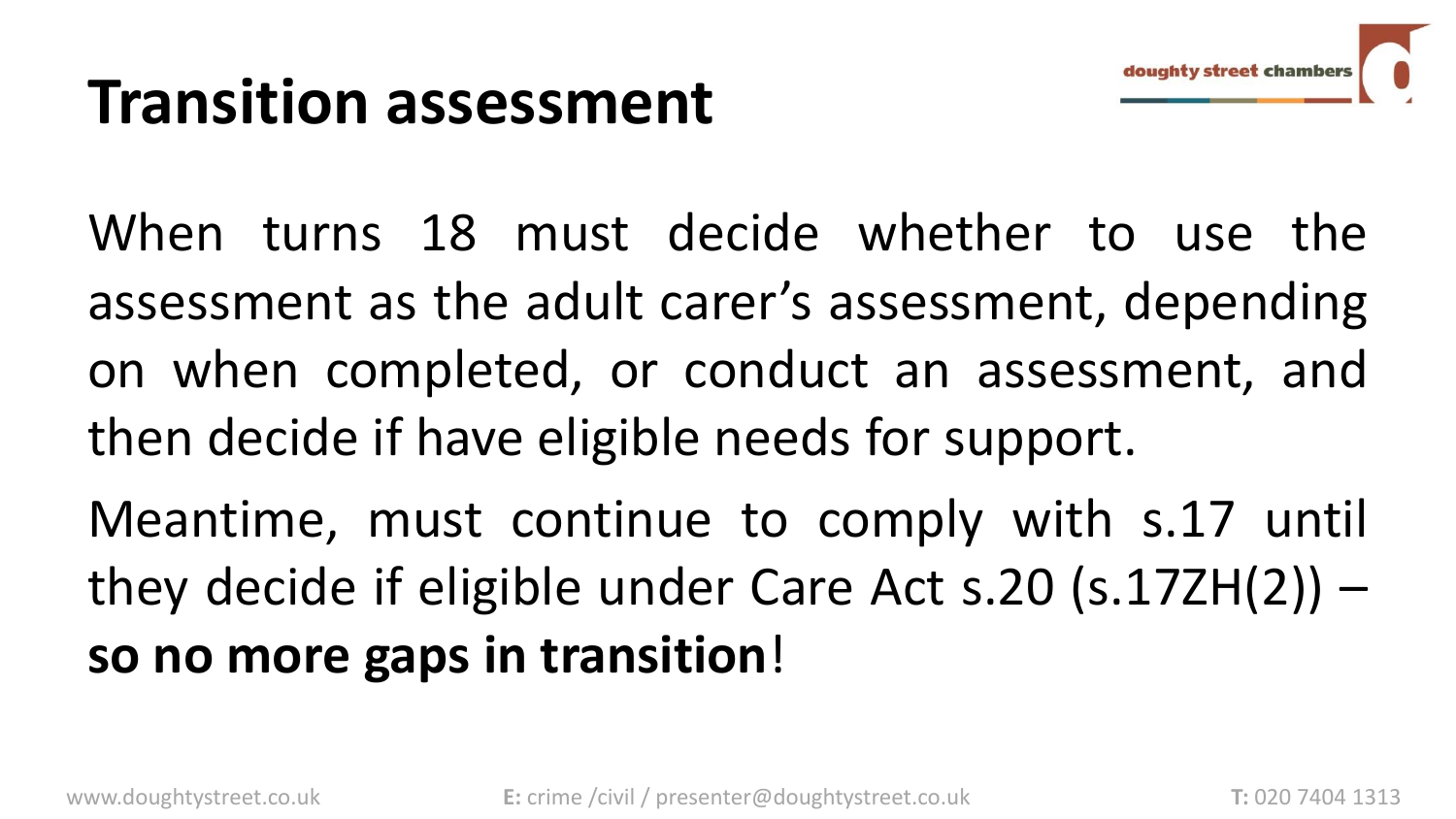

Chapter 16 Care and Support Statutory Guidance

Quite useful: e.g. emphasis on ensuring can go to university/work etc

Ensure C&F2014 local offer and Care Act s.5 market duties include reference to needs of young carers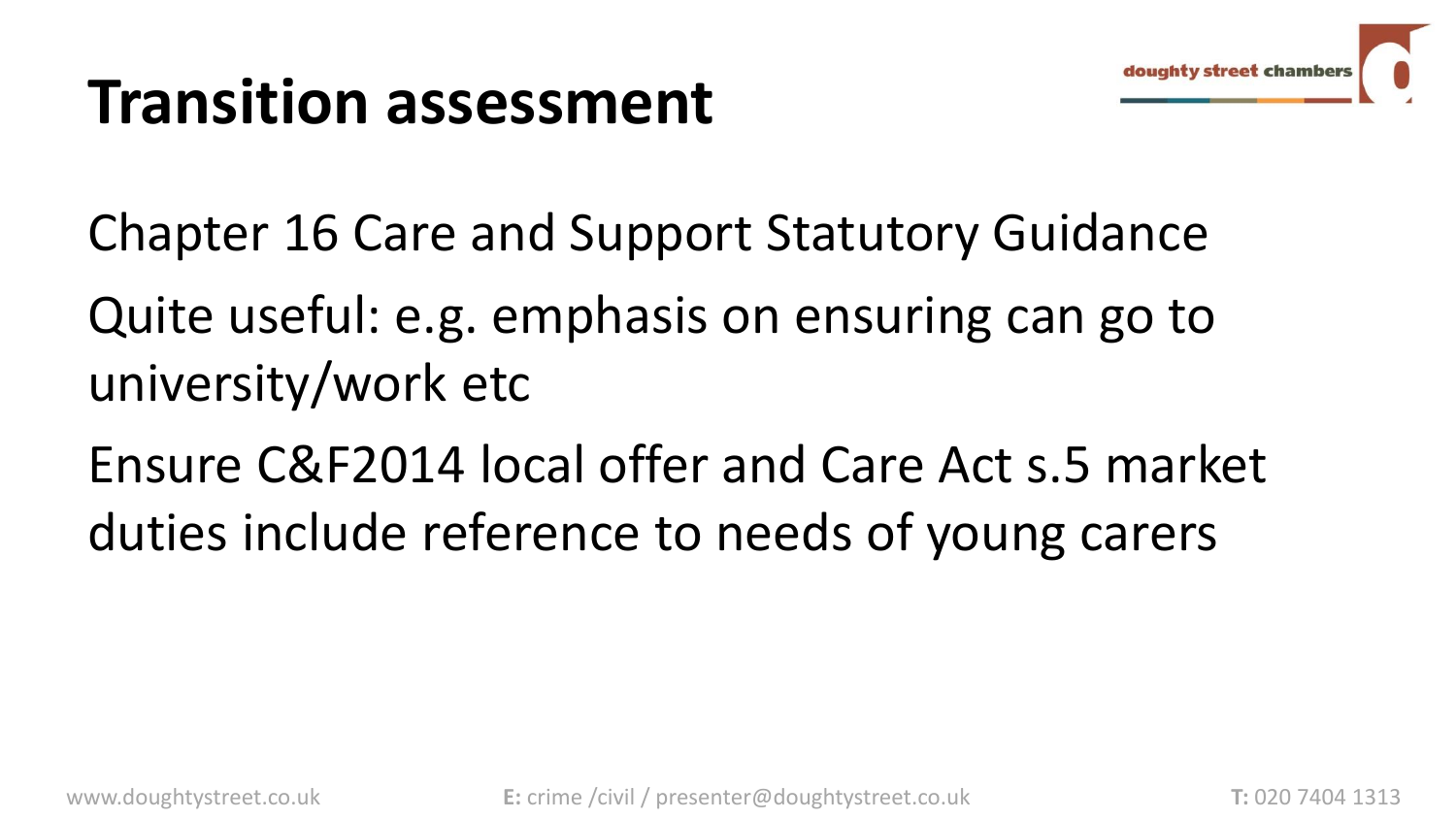### **Adult carer's assessment**

Care Act 2014 The eligibility criteria for carers asks whether as a consequence of providing care, the carer is unable to undertake certain key roles or tasks or whether their health is at significant risk – set out in s.13 of the Act and reg. 3 of Care and Support (Eligibility Criteria) Regulations 2015/313:

Deterioration of health/unable to care for a child/provide care to other persons/maintain a habitable home/manage or maintain nutrition/develop or maintain relationships/engage in work etc/access community or recreation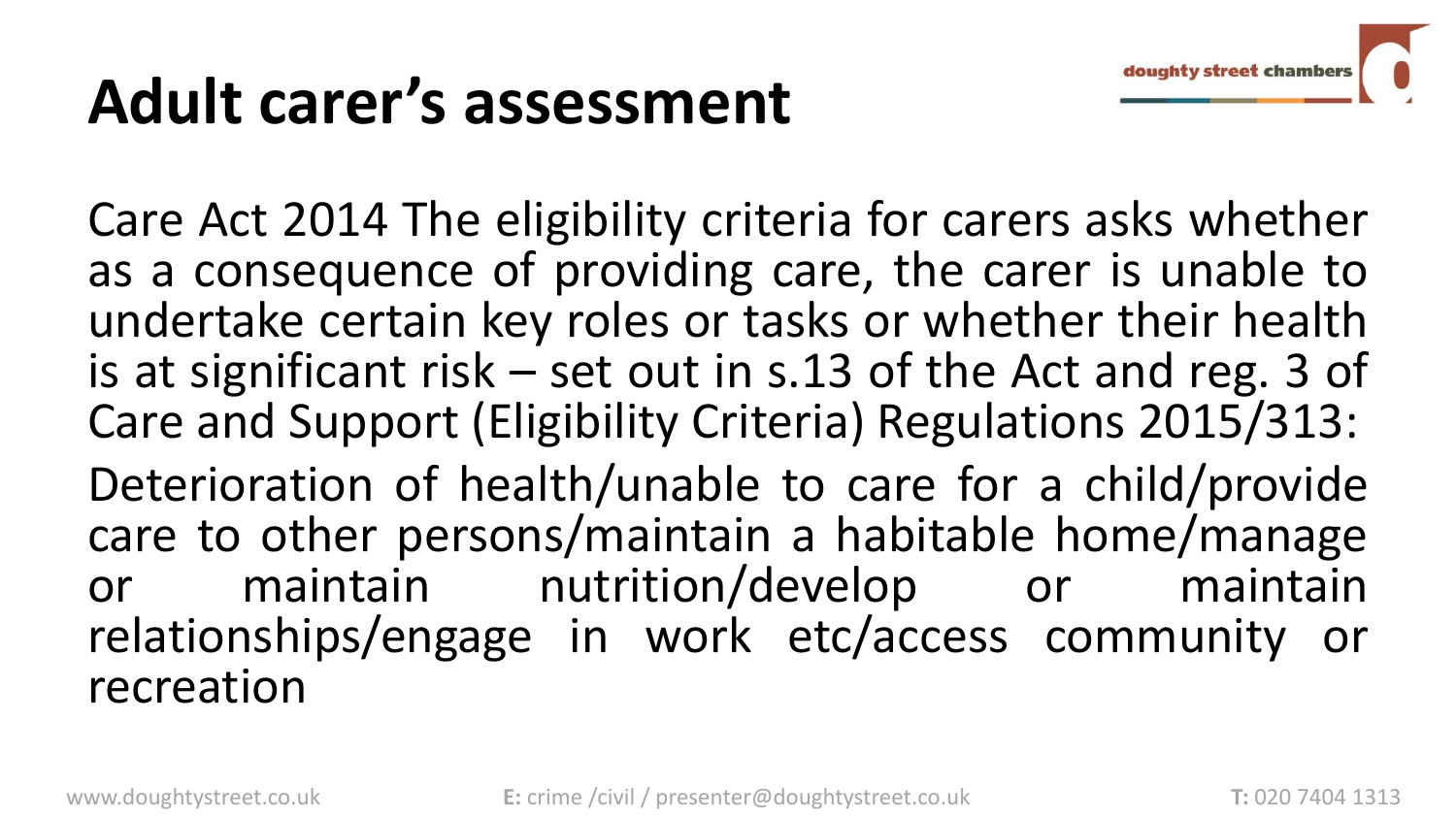

### **Adult carer's assessment**

The carer must also be providing "necessary" care. If the carer is providing care and support for needs which the adult is capable of meeting themselves, the carer may not be providing necessary support (Guidance, paragraph 6.124).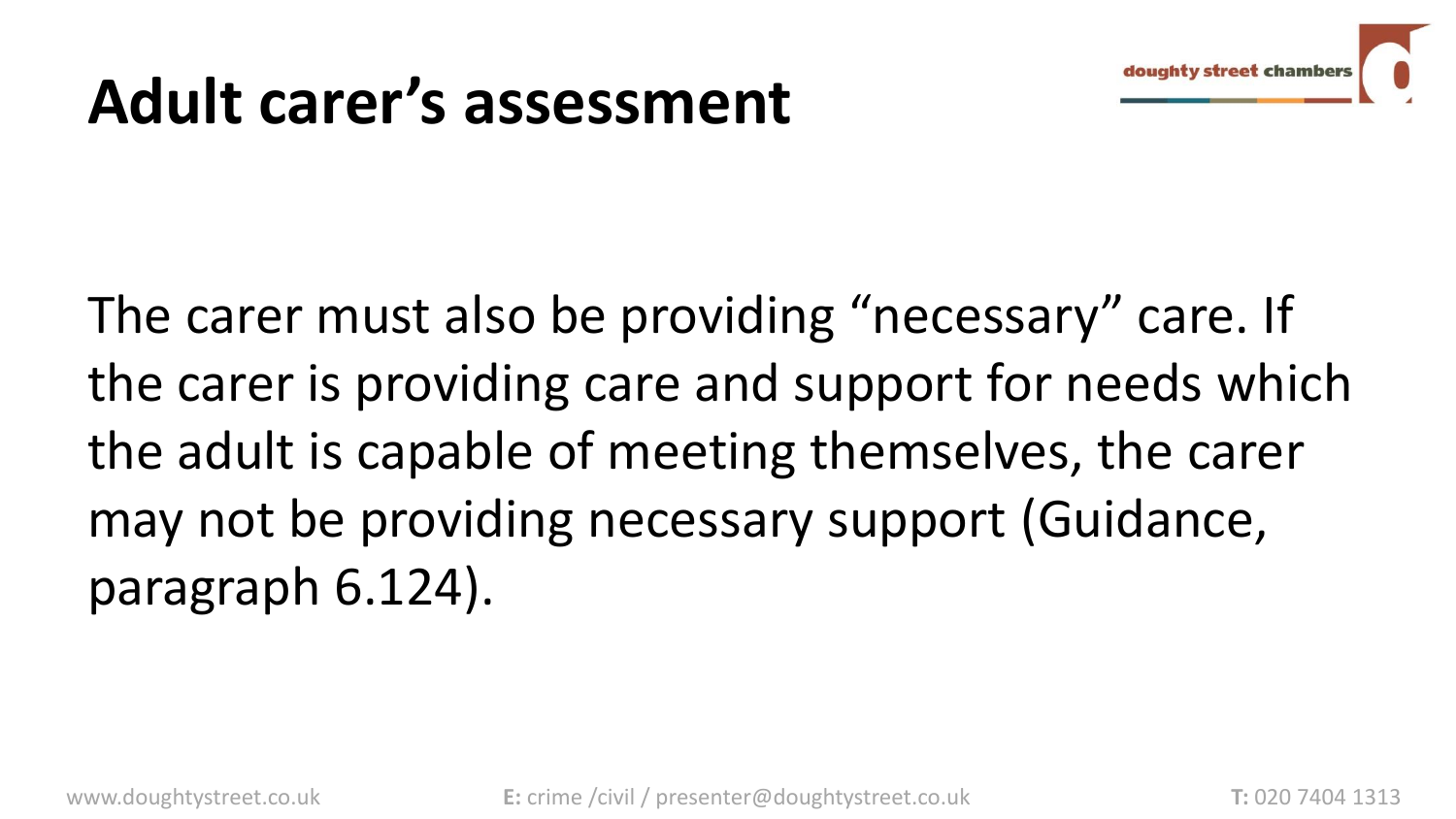### **Adult carer's assessment**

Section 20 duty to meet the carers need for support either by (a) providing support to the carer or (b) care to the adult being cared for by the carer, even if the authority would not be required to meet the adult's needs for care and support under section 18 (following the needs assessment).

The broad scope of this duty is made clear by the clarification provided in section 20 (8) that "*Where a local authority is required by this section to meet some or all of a carer's needs for support but it does not prove feasible for it to do so by providing care and support to the adult needing care, it must, so far as it is feasible to do so, identify some other way in which to do so*".

doughty street cham